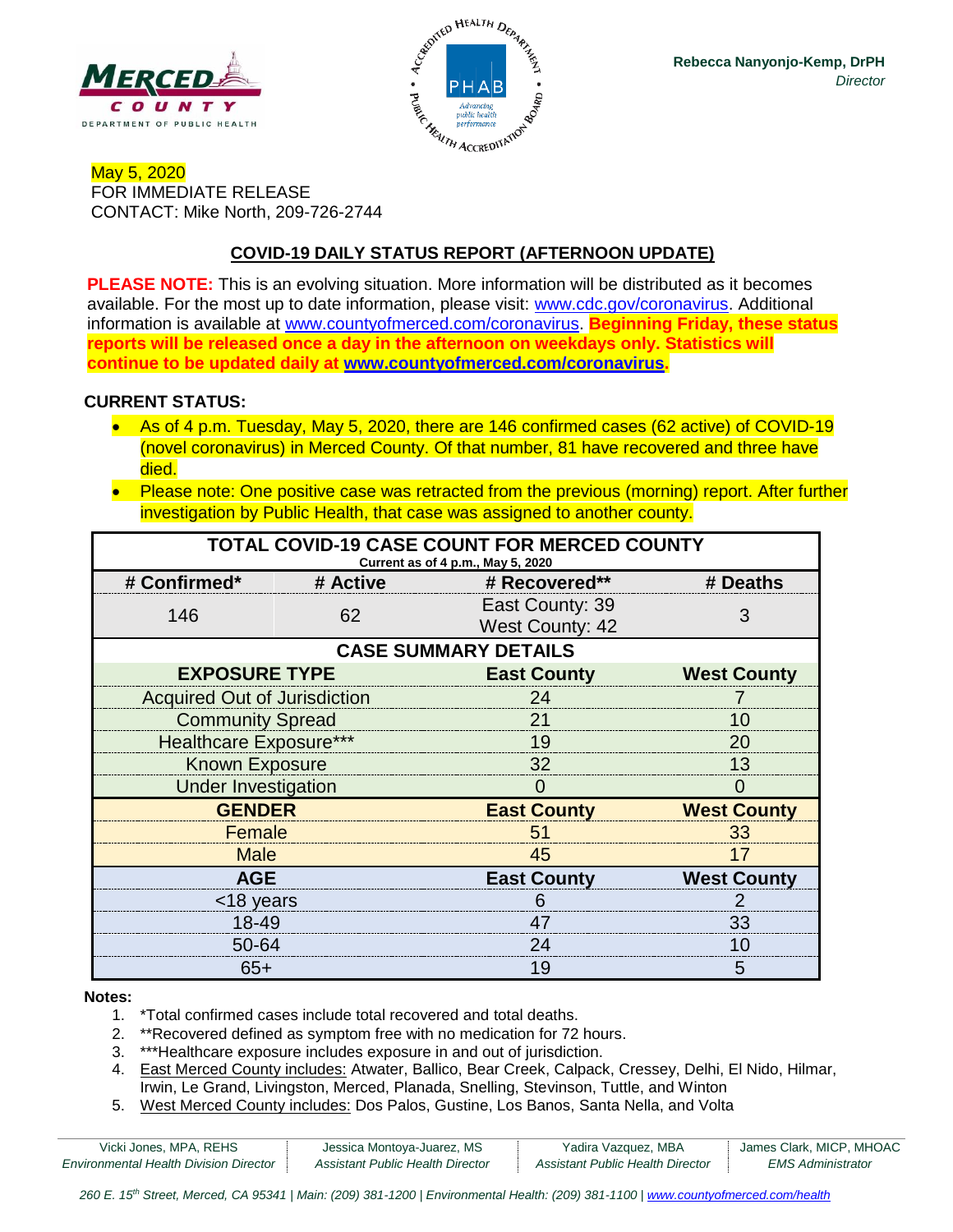• **Community-Specific Reporting:** Due to privacy laws, Merced County had not released a community-specific breakdown of positive cases until Monday, April 13. Due to a relatively low number of positive cases and the size of some of our cities and unincorporated communities, previously releasing those numbers could have been an identifying factor and a breach of patient confidentiality. Furthermore, releasing that type of data could have also created a false sense of security in communities without confirmed cases, leading to greater spread of COVID-19. However, similar to other neighboring counties, Merced County has now reached a high enough case total that patient confidentiality is no longer considered a major risk for communities that have five or more cases. For that reason, we are now releasing community-specific numbers for those that have five or more cases:



*Note: \*Only communities with five or more cases are reported in this graph. The figures in this chart represent confirmed cases, which includes active cases, recoveries, and deaths.*

- Based on information provided by individuals who test positive, Public Health staff will continue to assess risks of exposure and contact any affected individuals.
- Due to privacy laws, the Public Health Department cannot release identifying information related to positive cases.
- In California, there are 58,281 confirmed cases and 2,365 deaths.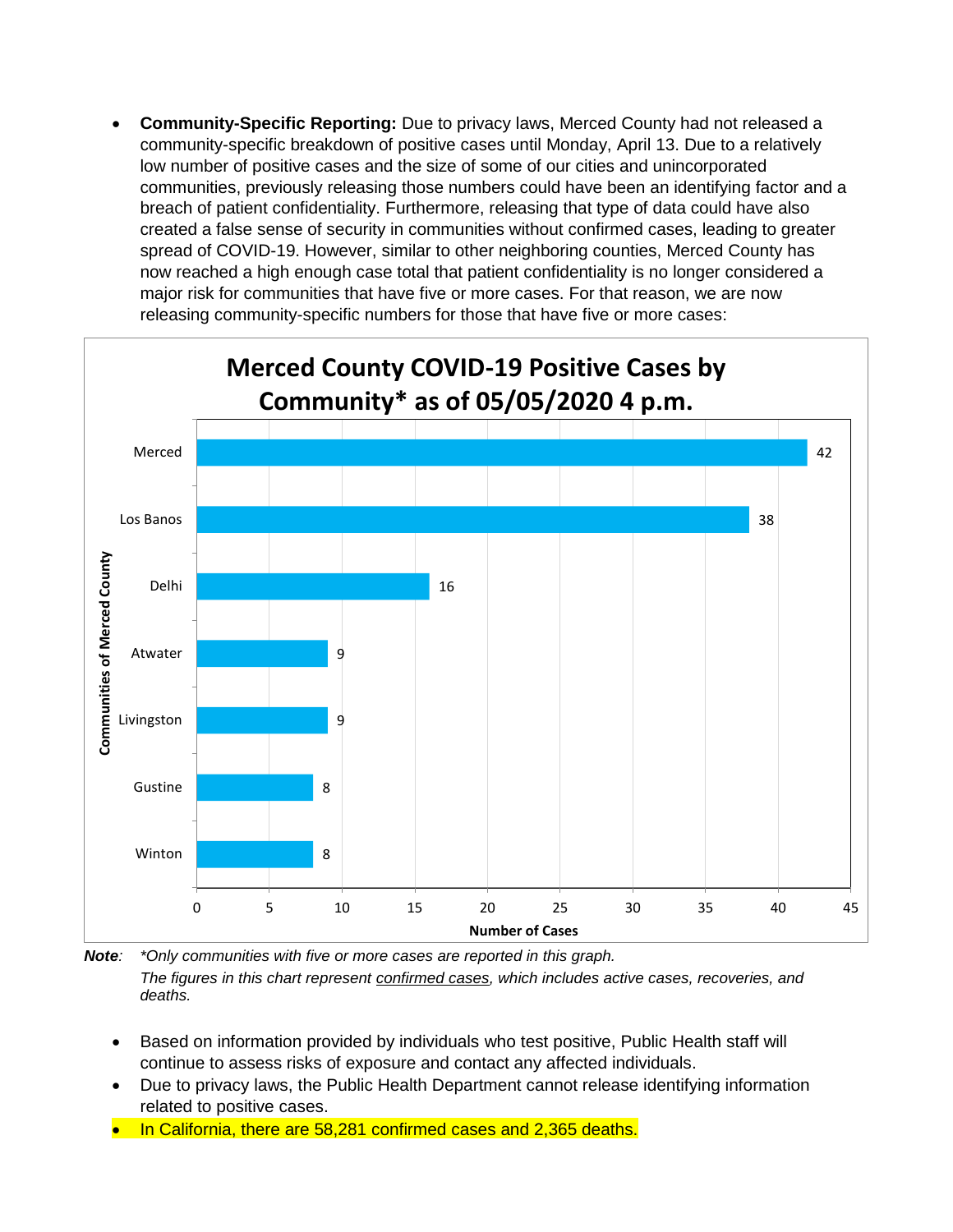## **RECENT ACTIVITIES & UPDATES:**

- Merced County Public Health continues to coordinate with federal, state and local partners to further prepare us for future impacts. This includes working with the California Department of Public Health and the Centers for Disease Control and Prevention to monitor COVID-19.
- In coordination with the Merced County Office of Emergency Services, situational status calls continued this week with local government agencies, schools, and healthcare professionals in our community.
- Additional meetings took place this week amongst public health, law enforcement, executive staff and other County officials regarding strategies to safely open more factions of the local economy in line with the Governor's Executive Order. Furthermore, Governor Newsom announced today that the State can begin moving into "Stage 2" of modifying the Order beginning this Friday if certain conditions are met. This move, which is based on improving COVID-19 numbers and health indicators, will allow some retailers to reopen with modifications, such as curbside pickup. This includes bookstores, music stores, toy stores, florists, sporting goods stores, and others. More specifics as well as guidelines will be released by the Governor's Office later this week. Merced County and its partners remain committed to protecting public health while concurrently working with the business community to assist them during this difficult time.
- COVID-19 Testing Available to All Merced County Residents: Thanks to a partnership with the State and OptumServe (a private health services company contracted by the State), a new testing site opened Monday, May 4 at the Merced County Fairgrounds at 900 Martin Luther King, Jr. Way in Merced. The new testing site will allow for more than 100 additional tests a day. The site is available from 7 a.m. to 7 p.m. Monday through Friday. Due to high demand, testing availability is by appointment only in order to prevent unnecessarily-long wait times for clients. Walk-ins will not be accepted at this time.
	- o Register at [www.lhi.care/covidtesting](http://www.lhi.care/covidtesting) or by calling 1-888-634-1123.
- The Merced County COVID-19 information webpage, [www.countyofmerced.com/coronavirus,](http://www.countyofmerced.com/coronavirus) continues to be updated on a daily basis and as of tomorrow (Wednesday), will include an interactive dashboard containing local and regional COVID-19 statistics.
- The Merced County Office of Emergency Services and Merced County Department of Public Health proclaimed a local and public health emergency March 13 in order to help address the outbreak. The Board of Supervisors ratified those actions during a March 16 special meeting.
- On March 19, Governor Gavin Newsom announced Executive Order N-33-20, asking California residents to stay at home. On March 20, Merced County's Health Officer also issued an Order directing County residents to remain in their places of residence except to perform or receive essential services.
- The Merced County Public Health Department Operations Center was activated Jan. 27, 2020 (100 days) in order to prepare for COVID-19 in and around our community. The Merced County Emergency Operations Center and Human Services Agency Department Operations Center are also currently active.

# **COVID-19 TESTING UPDATE:**

- COVID-19 Testing Available for All Merced County Residents:
	- o Merced County Fairgrounds: 900 Martin Luther King Jr. Way, Merced
	- o 7 a.m. to 7 p.m. Monday—Friday
	- o Register at [www.lhi.care/covidtesting](http://www.lhi.care/covidtesting) or by calling 1-888-634-1123
	- o Due to expected high demand, testing availability is by appointment only in order to prevent unnecessarily-long wait times for clients. Walk-ins will not be accepted at this time.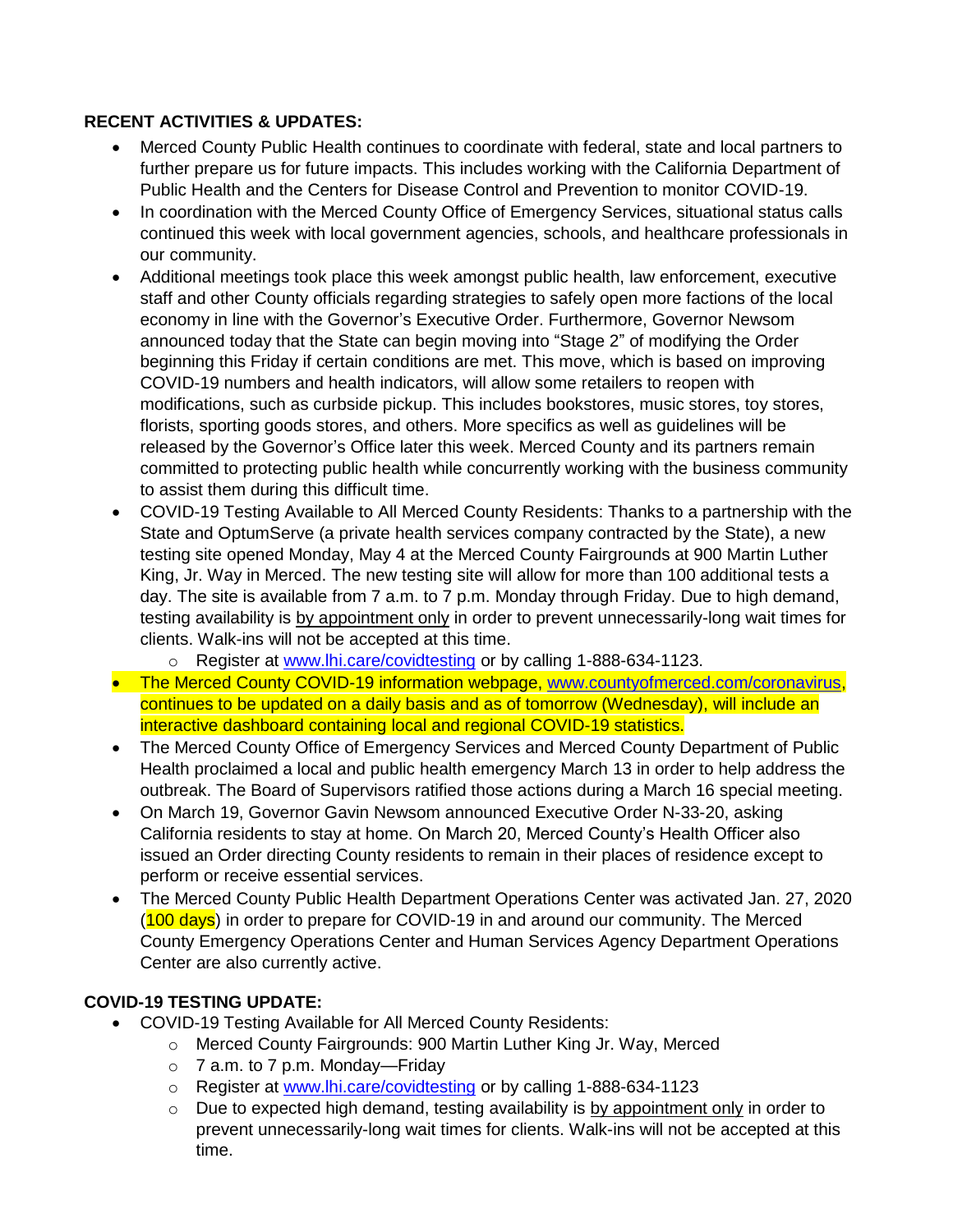- Within the public health system, every person who has met CDC criteria for severe disease within Merced County has been tested.
- Public Health is actively identifying other methods to enhance testing capability for providers throughout the community and increase testing county-wide. We will continue to be notified should positive tests come through either system (public health or commercial).
- In late March, Merced County opened two "mobile specimen collection sites" for COVID-19 in order to streamline testing capabilities. Initially, there will be two collection days per week, one on the westside of the County, and one on the eastside of the County. Each site will remain open for four hours per day. Additional hours per day and days per week may become more frequent if supply and personnel availability increase.
	- o **PLEASE NOTE**: Use of these mobile specimen collection sites are by appointment only, and you must have a prescription from a physician and prior approval from the Merced County Department of Public Health. If you do not have a provider and have symptoms call 209-381-1180 for a phone consultation. Anyone without prior approval will not be tested. Locations will be provided to clients once appointments are made. Call 209-381-1180 for more information.

# **COVID-19 SYMPTOMS AND PRECAUTIONS:**

- Coronavirus symptoms include: mild to severe respiratory illness, fever, cough, difficulty breathing, chills, repeated shaking with chills, muscle pain, headache, sore throat, and loss of taste or smell. If symptoms develop, individuals should stay at home to limit exposure to others.
- Anyone who has had contact with a person with possible COVID-19 infection and has the above symptoms should call his/her local health department/health care provider immediately.
- Do not go to your provider's office without calling ahead. Do not call 911 for suspected COVID-19 unless you are having a medical emergency.
- During the flu season, there are steps you can take to protect your health and the health of those around you:
	- o Wash your hands regularly with soap and water for 20 seconds.
	- o Avoid touching your eyes, nose, or mouth with unwashed hands.
	- o Avoid close contact with people who are sick.
	- $\circ$  Stay away from work, school or other people if you become sick with respiratory symptoms such as fever and cough.
	- $\circ$  Cover sneezes or coughs with a tissue, then throw the tissue in the trash.

# **ADDITIONAL RESOURCES:**

- **Sign up for COVID-19 alerts: [www.countyofmerced.com/coronavirus](http://www.countyofmerced.com/coronavirus)**
- Merced County Public Health COVID-19 **Information Webpage**:
	- o [www.countyofmerced.com/coronavirus](http://www.countyofmerced.com/coronavirus)
- Merced County Public Health **Information Line**:
	- o 209-381-1180 (English, Spanish, and Hmong. Live reps. available 8 a.m. to 5 p.m.)
- **Email** COVID-19-specific questions to Merced County Public Health:
	- o COVID19@countyofmerced.com.
- Updated **CDC Information**:
	- o <https://www.cdc.gov/coronavirus/2019-ncov/whats-new-all.html>
- CDC **Resources for Households**:
	- o <https://www.cdc.gov/coronavirus/2019-ncov/community/home/index.html>
- How to **talk to your kids** about the coronavirus:
	- o <https://www.pbs.org/parents/thrive/how-to-talk-to-your-kids-about-coronavirus>